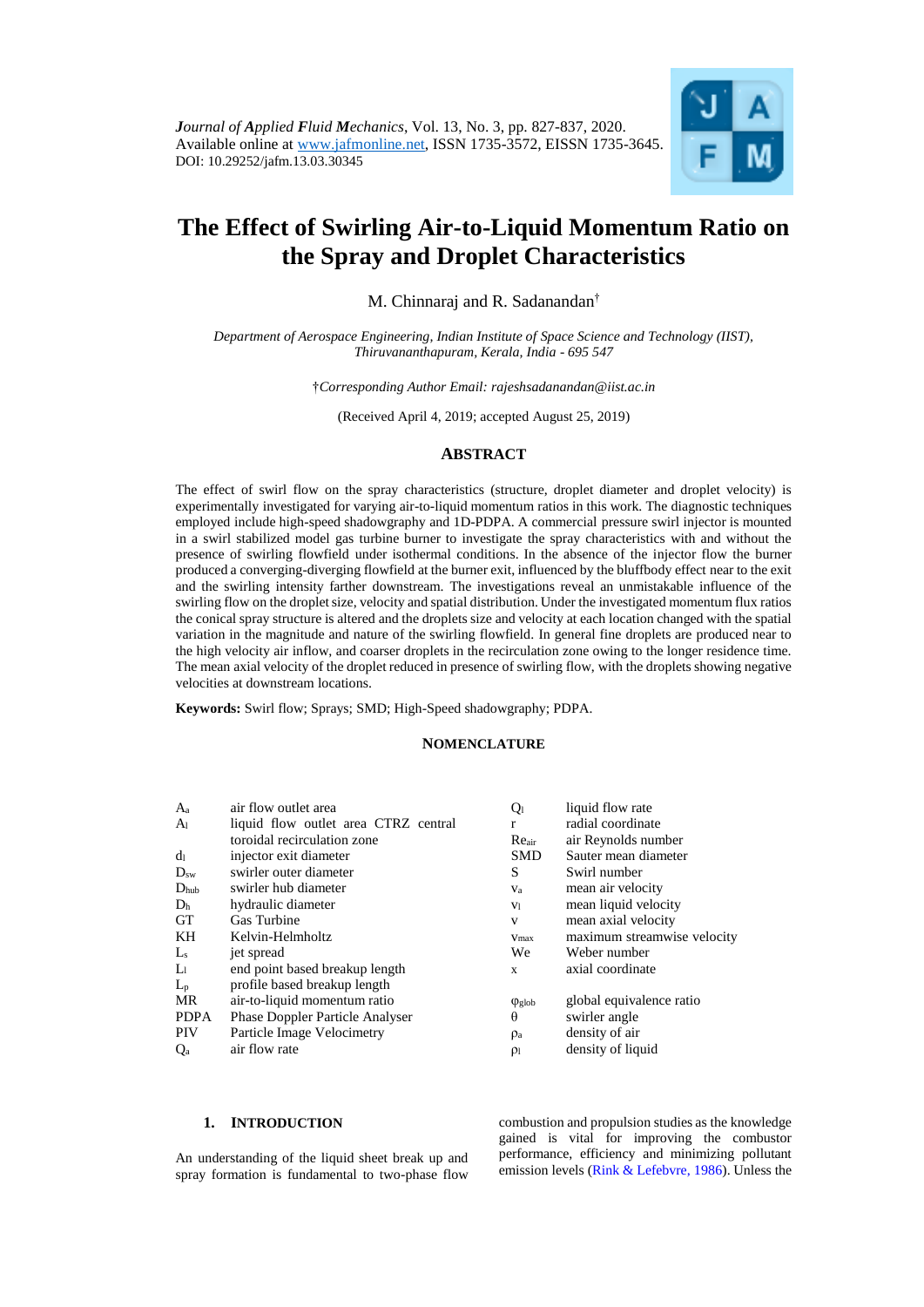liquid fuels are well atomized into a large number of fine droplets with uniform distribution and with increased surface area, they will not be volatile enough to produce required vapour for ignition and combustion [\(Marchione](#page-10-1) *et al*. 2007). Poor atomization results in bad mixing, degraded ignition performance and increased pollutant emission. Whereas, good atomization results in better mixing of fuel and air, faster rate of fuel evaporation, which results in better combustion and better emission control [\(Glassman & Yetter, 2008\).](#page-10-2) The in-formation is also indispensable for the development of numerical models that can assist the designers of aero-propulsion engines, gas turbine (GT) burners, domestic and industrial burners, rocket injectors etc [\(Faeth, 1983\).](#page-10-3)

One of the most commonly used methods for atomization of liquid fuel in practical combustors is utilizing a co-flowing, high-speed gas jet. Under such cases the transfer of kinetic energy from the high-speed swirling gas to the liquid assist in the breakup of the jet, a process known as air-blast atomization when air is the atomizing gas [\(Lefebvre,](#page-10-4)  [1989\).](#page-10-4) Though it is of considerable practical interest in practical combustion systems as well as being a fundamental research topic in multiphase flow the fundamental aerodynamic and hydrodynamic processes involved in the jet and sheet disintegration into fine droplets are not well understood. In case of atomizers used in aero-propulsion or GT engines the liquid sheet and the droplets are also subjected to flowfields of swirling nature. This is because swirl is predominantly used as a flame stabilizing mechanism in GT engines and also been used for controlling the efficiency and for pollutant reduction [\(Lefebvre, 1998\).](#page-10-5) A lack of under-standing exists on the effect of swirling gas environment on the atomization process [\(Wang & Lefebvre, 1987;](#page-10-6) [Rizk](#page-10-7)  [& Lefebvre, 1985;](#page-10-7) Yao *et al.* [2012;](#page-10-8) Fan *et al.* [2014\).](#page-10-9)  This is due to the inherent complexity associated with the liquid atomization process coupled to a gaseous phase with spatially varying velocity and turbulence levels. Even in case of quiescent air, the velocity adjacent to spray can have high velocities due to the high momentum imparted by the spray into the surrounding gas. Also the turbulent nature of the swirling co-flow can influence atomization/droplet characteristics and not many systematic studies have been conducted so far in this regard. For example the experimental studies conducted b[y Rosa](#page-10-10) *et al*. on the dynamic behaviour of liquid spray under varying swirl intensities show that the spatial distribution of droplet sizes, velocities, and number density are strongly affected by the swirl flow dynamics [\(de la](#page-10-10)  [Rosa, 1992\).](#page-10-10) Depending on the injector operating conditions, the liquid jet can be subjected to different kinds of instabilities including Kelvin-Helmholtz (KH) instability, Rayleigh-Taylor (RT) instability, helical, etc [\(Charalampous](#page-10-11) *et al*. 2019; [Kumar &](#page-10-12)  [Sahu, 2018;](#page-10-12) Matas *et al*[. 2018;](#page-10-13) Varga *et al*[. 2003\).](#page-10-14)  The axial and azimuthal velocity components present in swirling flow will result in the development of KH instability in both axial and azimuthal shear layer leading to the generation of topological structures completely different from those of non-swirling jets [\(Rajamanickam & Basu, 2017\).](#page-10-15) The swirling flow

can even have stabilization or destabilization effect on liquid jet breakup [\(Lian & Lin, 1990,](#page-10-16) [Liao](#page-10-17) *et al*. [2000\).](#page-10-17)

In practical swirl combustion systems the droplet diameter is of primary interest. Understanding the dynamic interaction of the swirling gaseous phase with the liquid droplets is intimately related to our understanding of the combustor performance. As local fuel concentration or equivalence ratio, sooting characteristics and pollutant emissions are directly related to the local droplet evaporation rate, information about the spatial distribution of the fuel drop sizes and their velocities in response to the local airflow pattern in the combustion zone is important. Depending on the size of the droplets the droplets may avoid high centrifuging due to swirl, and be affected by the turbulent characteristics of the gas flow [\(Hadef & Lenze, 2005\).](#page-10-18) This implies that under identical operating conditions of the burner the fuel air mixing characteristics will be different for spray flames and gaseous fuel flames. Therefore information about the droplet distribution and characteristics is also essential in the design and development of these burners using liquid fuels. Atomization, and especially air-blast atomization, is a complex multi-parameter problem. The droplet size, usually defined by the Sauter Mean Diameter (SMD), which is the volume/surface ratio of the spray ( $D_{32} = \Sigma \text{Nidi}^3/\Sigma \text{Nidi}^2$ ) is dependent on the gas velocity by a power-law  $D_{32} \approx U_g^{-n}$  with n ranging usually from 0.8 to 2 [\(Lasheras](#page-10-19) *et al*. 1998; [Varga](#page-10-14) *et al*[. 2003\).](#page-10-14) Experimental evidence re-veal a two-stage instability mechanism, a primary shear instability followed by a RT instability of the liquid tongues produced by the primary instability [\(Aliseda](#page-10-20) *et al*. [2008\).](#page-10-20) The instability in the nearfield originates in the vorticity sheet of the liquid jet and results indicate that the airstream has no influence on the instability. When perturbations are amplified in the downstream locations the aerodynamic form drag on the aerodynamic form drag on the liquid become dynamic and the air stream impels to further destabilization of the liquid jet. The gas stream in the near field can have an appreciable effect on the liquid jet if the gas momentum flux per unit volume is greater than or equal to the liquid jet momentum flux per unit volume. This implies that besides surface tension the air-to-liquid momentum ratio is an important parameter to be considered in atomization of liquid jet surrounded by high-speed gas jets. In this paper, we report an experimental study on the effect of swirling air-to-liquid momentum ratio on the spray and droplet characteristics. The reader is reminded that the present studies are not aimed at investigating the interaction of liquid spray with swirling co-flow under realistic GT/aero-propulsion conditions (high pressure, high temperature and high Reynolds number reactive flows). Instead, the goal here is to get a fundamental level understanding of the influence of swirling co-flow on the droplet characteristics with varying air-to-liquid momentum ratios. The experimental investigations are performed in an in-situ developed and swirl stabilized burner mounted with a commercial pressure swirl injector using water used as a surrogate fuel instead of kerosene. High-speed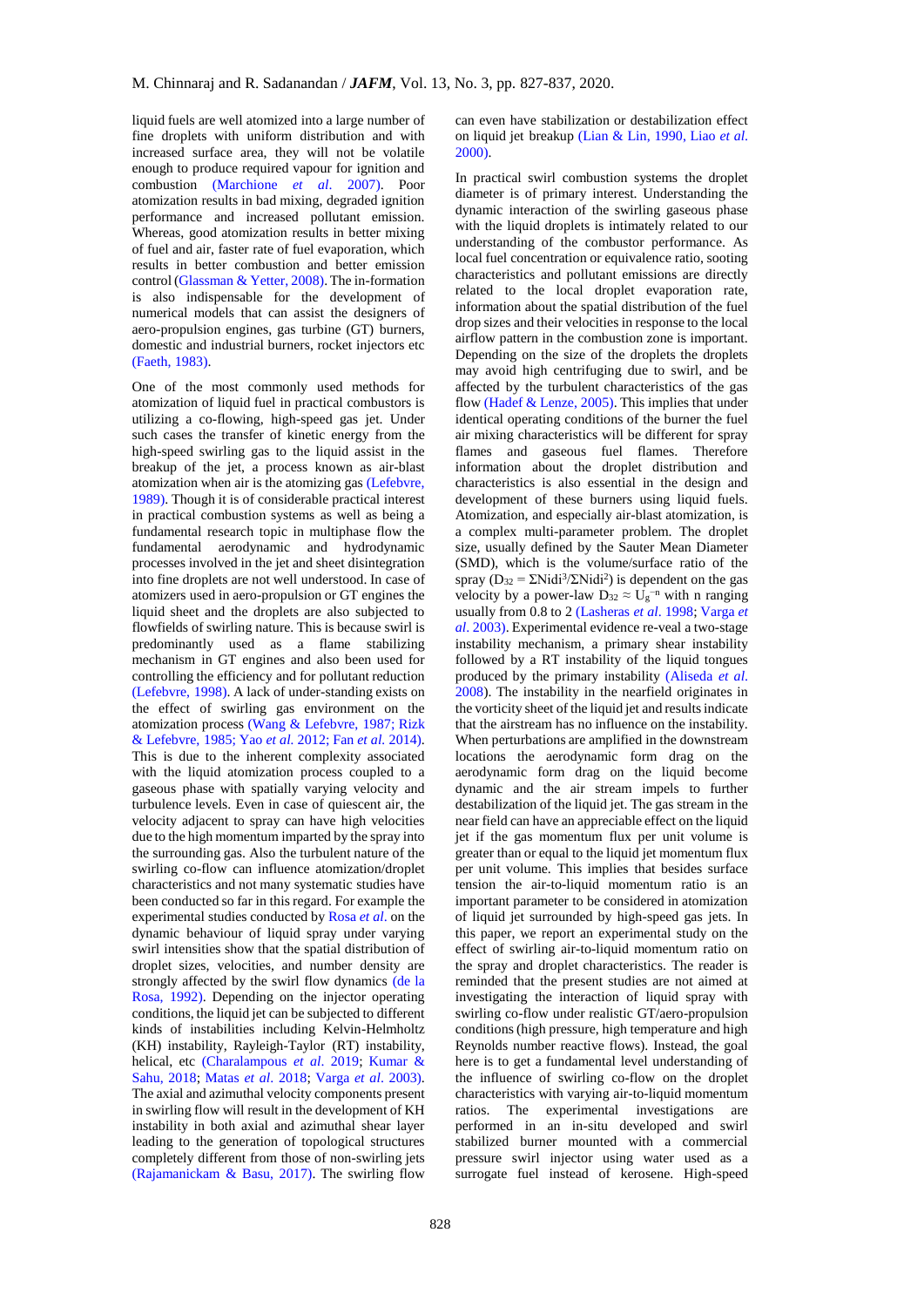Shadowgraphy and Phase Doppler Particle Analyser (PDPA) is used to visualize the spray pattern and to quantify droplet characteristics respectively.

## **2. EXPERIMENTAL SET-UP**

The experimental setup consists of a compressed air supply system, a pressurized (pressurized with compressed air) liquid fuel supply system and a swirl stabilized burner with a commercial injector. Air from the compressor is regulated using a Coriolis flowmeter (model: Micromotion Coriolis elite sensor). The Coriolis flowmeter has a factory calibration specifying accuracy of typically within 0.35% of the mass flow. An in-situ developed swirl stabilized burner for gaseous fuel applications (IIST-GS1) [\(Jarpala](#page-10-21) *et al*. 2017) is modified to incorporate the liquid injector for the present investigations. Systematic tests are conducted to in-vestigate the influence of swirl on spray patterns and droplet characteristics at varying air and liquid flow rates mimicking the equivalence ratio variations (based on mass flow rates of fuel and air) present in the liquid combustors.

#### **2.1 Burner and Injector Details**

Figure 1 shows the schematic of IIST-GS1 swirl burner incorporated with the commercial fuel injector. More details of the burner can be found elsewhere [\(Sadanandan, 2015\)](#page-10-22) and only a brief description is given here. The swirling motion is imposed on the main air-flow by means of a radial swirler consisting of 12 vanes and with a swirl angle of 72 degrees. The outer diameter of a radial swirler is 60 mm and the hub diameter is 50 mm. The geometrical swirl number, S, is 2.81, calculated following the expression derived by Beer and Chigier [\(Lefebvre, 1998\),](#page-10-5)

$$
S = \frac{2}{3} \left[ \frac{1 - \left( \frac{D_{hub}}{D_{sw}} \right)^3}{1 - \left( \frac{D_{hub}}{D_{sw}} \right)^2} \right] \tan \theta \tag{1}
$$

Where,  $D_{sw}$  and  $D_{hub}$  are the outer diameter and hub diameter of the swirler and  $\theta$  is the swirl angle. The annular space at the burner exit (air nozzle) has outer and inner diameters of 42 and 36 mm respectively, resulting in a hydraulic diameter  $(D_h)$  of 6 mm at the nozzle exit. The central region of the bluffbody is recessed in the shape of an inverted truncated cone and the recess height is approximately 11 mm. Care has been taken in the mounting of the injector such that the spray coming out of the injector does not come into contact with the inner walls of the bluffbody.

A commercial pressure swirl injector from Spraytech (Model: SPRAYTECH.HC-9/16-60- 0.025-7-04) is used for the present studies. The pressure swirl atomizer or simplex atomizer are known to have good atomization performance and high combustion stability [\(Lefebvre, 1989\).](#page-10-5) Here the liquid is discharged under high pressure through a small orifice and atomization is achieved by the conversion of pressure energy into kinetic energy and thereby producing a high relative velocity between the liquid and the surrounding gas. The injector consists of a swirling element near to the injector exit (exit hole diameter 0.3 mm) and has a manufacturer specified cone angle of 60 degrees at an operating pressure of 7 bar. The swirling motion is imparted to the liquid as it discharges out of the orifice and an annular liquid sheet spreading radially (hollow cone) outward is formed due to the centrifugal force. The instabilities (Kelvin-Helmholtz instability) propagating within the thin liquid sheet as well as on the liquid surface will bring about liquid sheet breakup into ligaments and then to droplets. Further disintegration into finer droplets results due to the collision between droplets and the impact of aerodynamic forces. The injector is designed for a factory calibrated maximum liquid flow rate of 0.025 lpm with water.



**Fig. 1. Schematic of IIST-GS1 incorporated with the commercial injector (1)fuel injection tube,(2)air injection tube, (3) air plenum, (4) threaded sleeve, (5) swirler, (6) fuel injector, (7) injector cover block, (8) air nozzle body; All dimensions in mm.**

#### **2.2 Test Conditions**

Two non-dimensional numbers are used to characterize the flow, viz., air Reynolds number (Reair) based on the hydraulic diameter of the air nozzle exit  $D_h$  and air to liquid momentum ratio (MR). Here air momentum is defined as  $\rho_a v^2 a A_a$  and liquid momentum as  $\rho_1 v_1^2 A_1$ , where  $\rho_a$ ,  $\rho_1$  are densities,  $v_a$ ,  $v_l$  the mean velocities and  $A_a$ ,  $A_l$  the outlet flow areas of air and liquid flow respectively. MR therefore represents the interaction of the swirling flowfield on the atomization. For a constant liquid flow rate through the injector, the co-flow air flow rate is varied to impose a variation in the relative momentum of the coflowing air. The spray characterization is done with water as surrogate fuel at an injection pressure of 6 bar to mimick kerosene in reactive test cases. The air and the liquid flow rates corresponding to the different MR investigated are tabulated in Table 1. Here the air and water flowrates arrived at so as to represent a specific global equivalence ratio (based on the mass flow rate of fuel and air) in the reactive flow test cases. For example,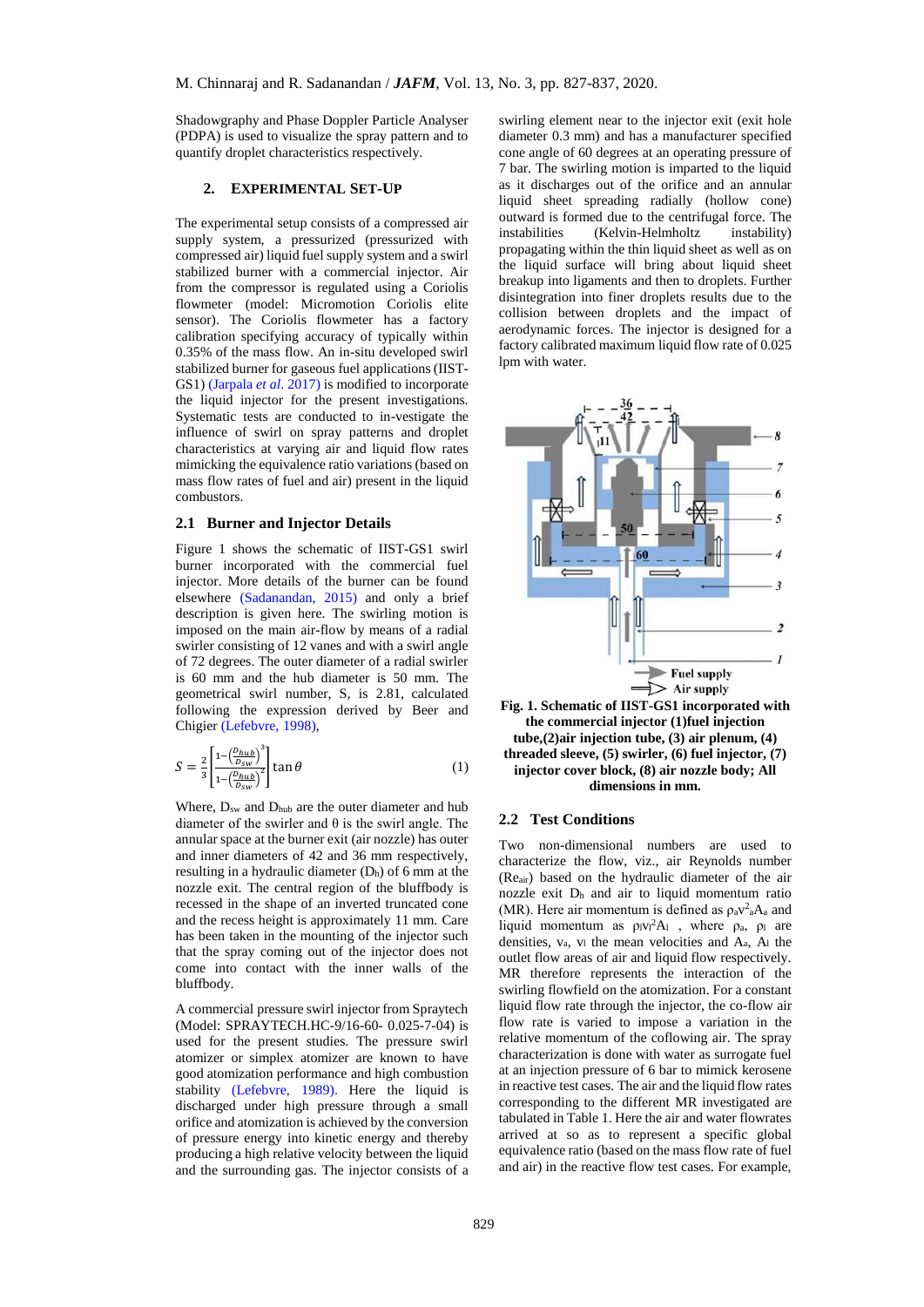the water flow rate of 0.025 slpm  $(v_1 = 5.9 \text{ m/s})$ through the injector equates to a density corrected flow rate of 0.0276 slpm with kerosene in reactive test cases. So, for a fixed kerosene flow rate of 0.276 slpm the mass flow rate of air shown in Table 1 will<br>there-fore represent three different global there-fore represent three different equivalence ratios -  $\varphi_{\text{glob}} = 0.9, 0.7$  and  $0.5$  - with kerosene and air. With kerosene as fuel through the injector the fuel jet velocity will increase in reactive cases, but the momentum flux ratios will remain the same as in the present tests with water.

Another important dimensionless parameter used for correlating the drop size data is the Weber number (We), defined as the ratio of the inertial force to the surface tension force, given by:

$$
W_e = \frac{\rho_a d_l (v_l - v_a)^2}{\sigma} \tag{2}
$$

**Table1 Investigated test conditions**

| $Q_{a}$<br>slpm | $v_a/v_l$ | Qı<br>slpm | Reair  | MR    |
|-----------------|-----------|------------|--------|-------|
|                 |           | 0.025      |        |       |
| 308.4           | 2.36      | 0.025      | 5140.9 | 35.8  |
| 396.5           | 3.03      | 0.025      | 6610.9 | 59.2  |
| 555.1           | 4.27      | 0.025      | 9254.5 | 116.1 |

In Weber number space the operating conditions correspond to  $W_e \le 1$  for  $MR \le 59.2$  and  $W_e = 1.89$ for  $MR = 116.1$ .

## **3. MEASUREMENT TECHNIQUES**

Optical and laser diagnostics methods are employed to examine the spray characteristics and its interaction with the swirling airflow around it. Highspeed shadowgraphy is employed to capture the time-resolved spray pattern, and to calculate the spray cone angle and breakup length. A Phase Doppler Particle Analyser (PDPA) is used to quantify the size droplet size and velocities with and without the co-flowing swirling field.

# **3.1 High-Speed Shadowgraphy**

High-speed shadowgraphy technique is employed for the measurement of spray cone angle and breakup lengths. The experimental setup is shown schematically in Fig 2(a). The spray is illuminated using a high-power LED light source, the beams of which are made parallel using a plano-convex lens to get uniformity in the background light of the shadowgraph. It is followed by the injector and a high-speed CMOS camera (model: Phantom V1210) equipped with a long-distance microscopic lens (make: Lavision). The camera array size of 1280 x 800 pixels is used for the measurements at an acquisition rate of 6 kHz. The camera exposure time is set to 4.5 µs for injector tests with-out swirling coflow, and at 6 µs for tests with the co-swirled airflow.

An automated image processing procedure is followed to obtain instantaneous and time-averaged spray cone-angle, jet spread  $(L_s)$  and spray breakup lengths from the high-speed shadowgraph photos [\(Mohammed](#page-10-23) *et al*. 2019) (see Fig. 3). Two types of breakup lengths - (i) linear distance from the nozzle exit till the first point of breakup  $(L_1)$  and  $(ii)$ summation of the incremental length  $(d<sub>l</sub>)$ , by tracking the spray edge profile  $(L_p)$ - are estimated [\(Rajamanickam & Basu, 2017\).](#page-10-15) Around 1650 images are taken to build the time-averaged statistics.



**Fig. 2. Schematic of the diagnostic setup used for (a) high-speed shadowgraphy and (b) 1D-PDPA technique.**



**Fig. 3. Definition of spray parameters.**

## **3.2 PDPA Measurements**

The fineness of an atomization process is usually defined in terms of mean drop size. The most widely used definition of mean drop size is the Sauter mean diameter (SMD), which is the volume/surface ratio of the spray. A one dimensional PDPA system from TSI (USA) operating in forward-scatter mode (at 69 and 58 degrees off-axis angle for without and with swirling co-flow, respectively) is used for the droplet sizing (SMD) and velocity measurements. Figure 2(b) shows the experimental setup for PDPA measurements. A diode-pumped solid-state (DPSS) laser at  $\lambda$ =532 nm is used for the experimental study. The transmitting optics have a focal length of 350 mm and the receiving optics have a focal length of 300 mm. With a beam separation distance of 50 mm, beam diameter of 2.10 mm, and a receiver slit aperture of 150  $\mu$ m the fringe spacing is 3.8  $\mu$ m. The length of the measurement volume is 1700.42 µm. The droplet sizes and the droplet velocities are acquired at 6 cross-sectional planes downstream of the burner exit  $(z = 0$  is referred to as the base of the co-swirled air exit) at  $z = 5$ , 10, 15, 25, 35, 50 mm. Also at each cross-sectional plane, data is acquired at off-axis locations in the radial direction of the spray in steps of 5 mm from -25 mm to +25 mm. The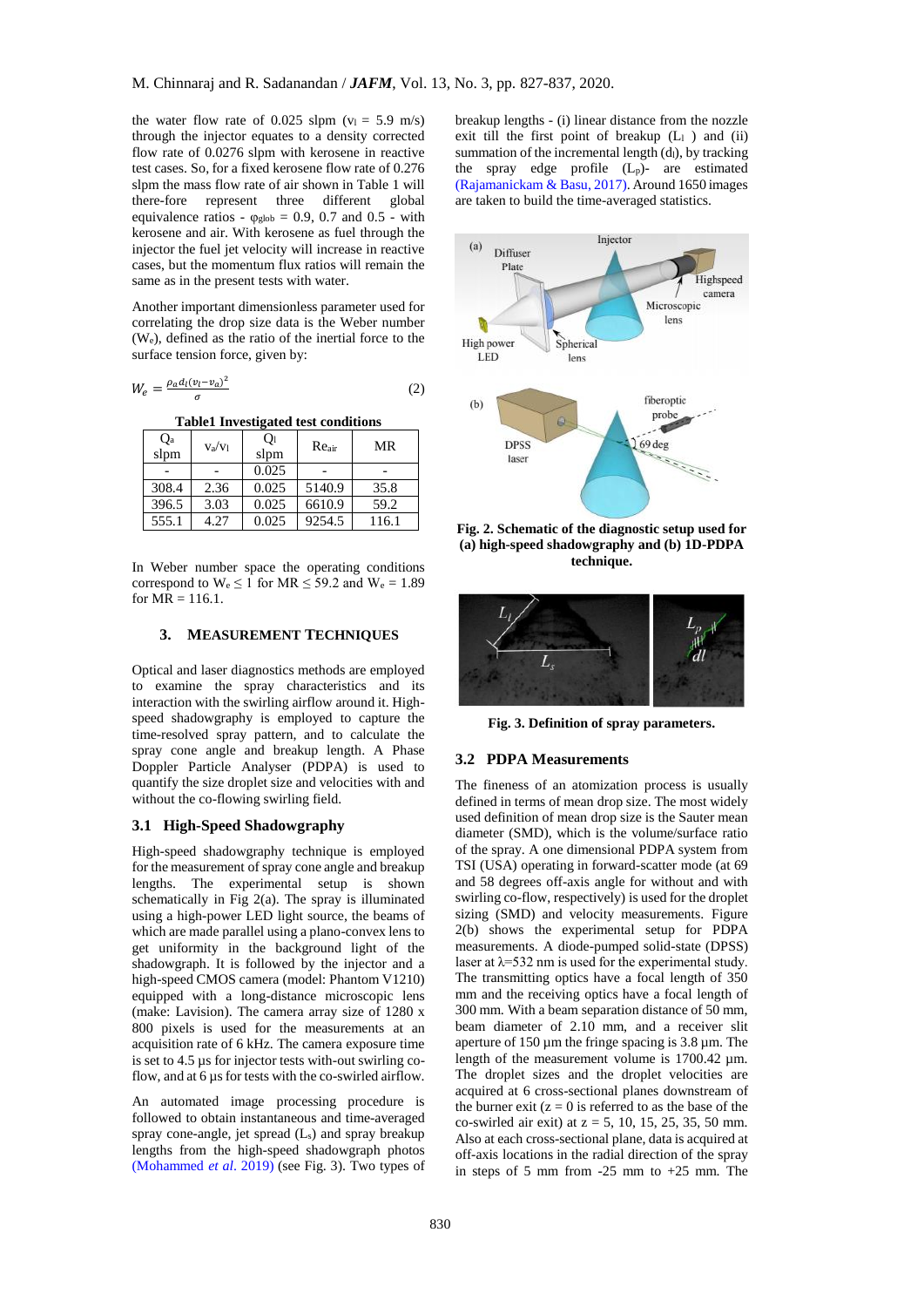measurement locations and the origin definition are detailed in Fig. 4. The injector is placed in a micrometer traverse to ensure its accurate movement in the axial and radial directions.

For measurements without swirling co-flow 40,000 droplets are measured at a particular location to compute the mean velocity and mean diameter. The data acquisition settings of PDPA system will enable droplet measurements in the velocity range from - 15.47 m/s to +19.34 m/s and diameter ranges from 0.50 µm to 149.77 µm. The maximum measured value of velocity and diameter are 5.13 m/s and 29.71 µm respectively. So, the worst-case uncertainty in velocity measurements is  $\pm 0.64$  % and $\pm 3.04$  % for diameter. For the tests with co-swirled airflow the droplet count is fixed at 15,000. The velocity ranges that can be measured are from  $-30.94$  m/s to  $+38.67$ m/s. The maximum measured velocity and diameter, in this case, are 18.91 m/s and 45.26 µm respectively. So, the maximum expected uncertainty in velocity and diameter measurements are  $\pm 0.46$  % and  $\pm 2.17$ % respectively.



**Fig. 4. Injector position and PDPA measurement locations for tests with and without swirling coflow.**

# **4. RESULTS AND DISCUSSIONS**

The results from the high-speed shadowgraphy and PDPA measurements are discussed in detail in the following sections. The results from the non-swirling test cases are compared with selected cases of varying MR to ascertain the impact of swirling flowfield on the droplet distribution and characteristics.

## **4.1 Spray Cone angle and Spray Pattern Studies**

## **4.11 Without Co-Swirling Air flow**

The droplet characteristics downstream of the injection depend on the primary and secondary atomization processes. Figure 5 shows representative instantaneous high-speed shadowgraph images of the spray without any co-swirled airflow. Due to the highly turbulent nature of the flowfield and as atomization is inherently an unsteady process the spray cone angle and the breakup length  $(L=0)$  is at the tip of the injector) are varying instantaneously with time. The time-averaged effective cone angle

and the jet spread  $(L_s)$  is found to be  $90.1 \pm 13.7$ degrees and 5.6±0.9 mm respectively. The endpointbased  $(L_1)$  and profile-based  $(L_p)$  breakup lengths measured are  $2.7\pm0.8$  mm and  $2.8\pm1.0$  mm respectively. A good impression of the variation in the spray parameters is obtained from the histogram, which is shown in Fig. 6. In the case of reactive flows these temporal fluctuations will result in a temporal variation in the local mixture fraction. Also, it should be mentioned that the measured spray cone angle is higher than the manufacturer specified value as the operating pressures are different.

## **4.12 With Co-Swirling Airflow**

A good impression of the overall swirling airflow can be obtained from the 2D velocity distribution shown in Fig. 7 using particle image velocimetry (PIV) measurements. The PIV system consisted of a frequency-doubled, Nd: YAG laser, double shutter CCD camera and a sequencer. The airflow is seeded with alumina (Al2O3) of approximately 1- 10  $\mu$ m size. A commercial PIV software (Lavision Davis 8.3) is used for the vector realizations by spatial cross-correlation of the particle images. The figure shows the 2D axial velocity distribution at an airflow rate Qair of 250 lpm (unpublished data). A converging-diverging flowfield is created at the exit of the burner due to a combination of the swirling flowfield and the presence of the bluffbody. The strong swirling flow, with the strength proportional to the swirling velocity, and the bluffbody effect creates a vortex breakdown downstream. Near to the burner exit where the bluffbody effects are stronger a toroidal vortex zone is created. Farther downstream from the nozzle the bluffbody effect wanes down and the flow subsequently diverges due to the effect of the swirl. The swirl effect becomes dominant creating a mild central recirculation zone. The velocity distributions shown are for test cases without any flow through the injector. So the image is used only for giving a qualitative impression about the swirling flowfield produced in this burner and variations in the flow-field are expected in presence of injector flow, especially in the bluffbody recirculation region. Such a convergent-divergent flow field influences the fuel droplet-air mixing and the orientation of the stoichiometric surface in the mixing region.

For the measurements with the co-flow of swirling airfield the injector was fixed at the center of the bluffbody of the burner. This poses a problem in capturing the spray pattern at the immediate exit of the injector as the injector sits approximately 11 mm behind the air nozzle exit (refer Fig. 4). So, this will hinder the visualization of the primary breakup process where the effect of injection velocity is felt. The secondary breakup on the other hand will be significantly affected by the relative velocity. Figure 8 shows an exemplary shadow-graph of the droplet pattern at the burner exit (11 mm downstream from the injector exit) with the swirling co-flow of air (MR  $= 36$ ). It is seen that the fine droplets from the spray are distributed spatially at all investigated MR. High concentration of droplets is observed off-axis due to the swirling co-flow. Also, the co-swirling air tends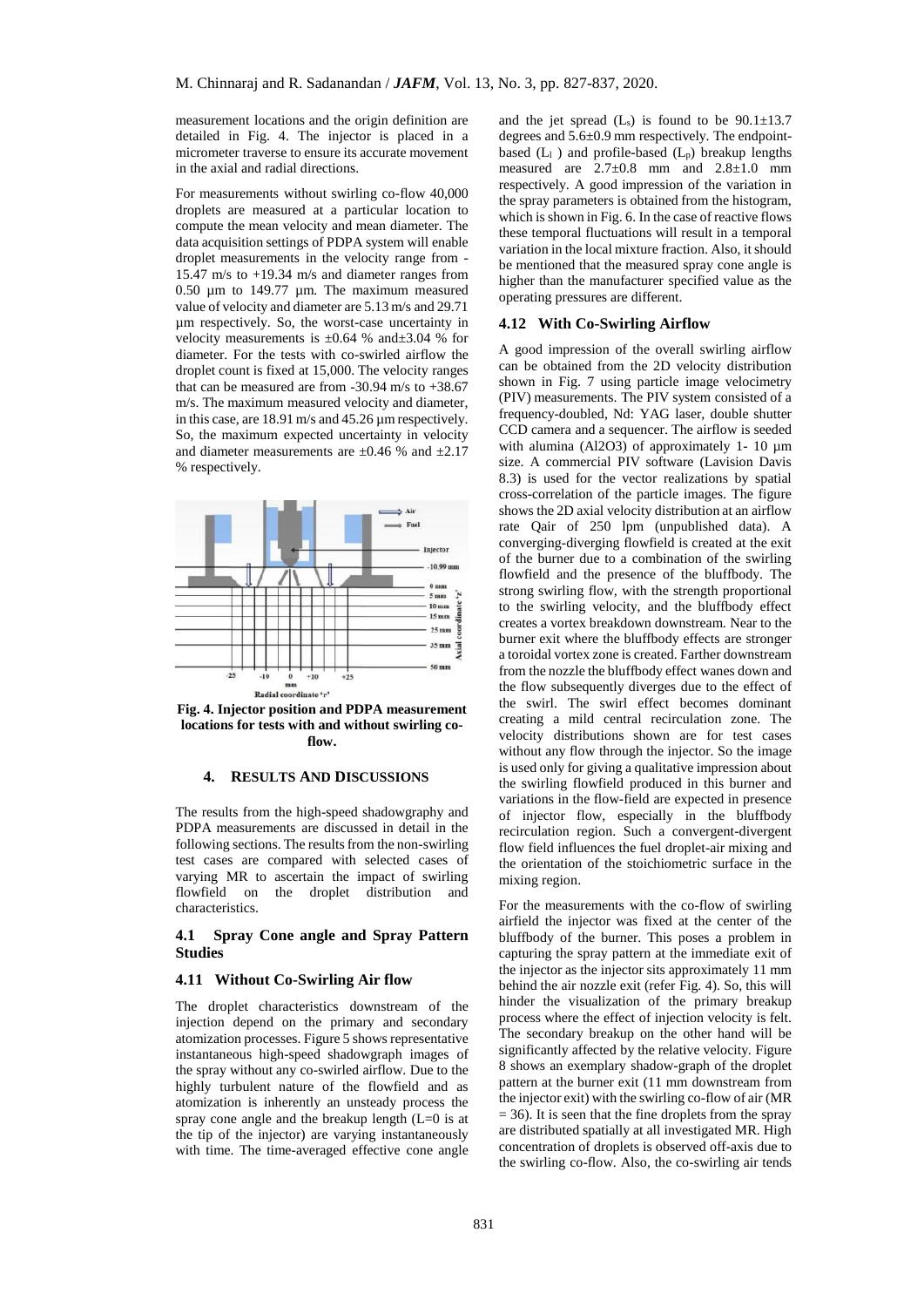

**Fig. 5. Representative instantaneous shadowgraph images in the absence of co-swirling air flow.**



**Fig. 6. Histogram of the spray parameters for the case without co-swirling air flow (a) Cone angle (b) End point based breakup length (Ll ),(c) Jet spread (Ls) and, (d) Profile based breakup length (Lp).**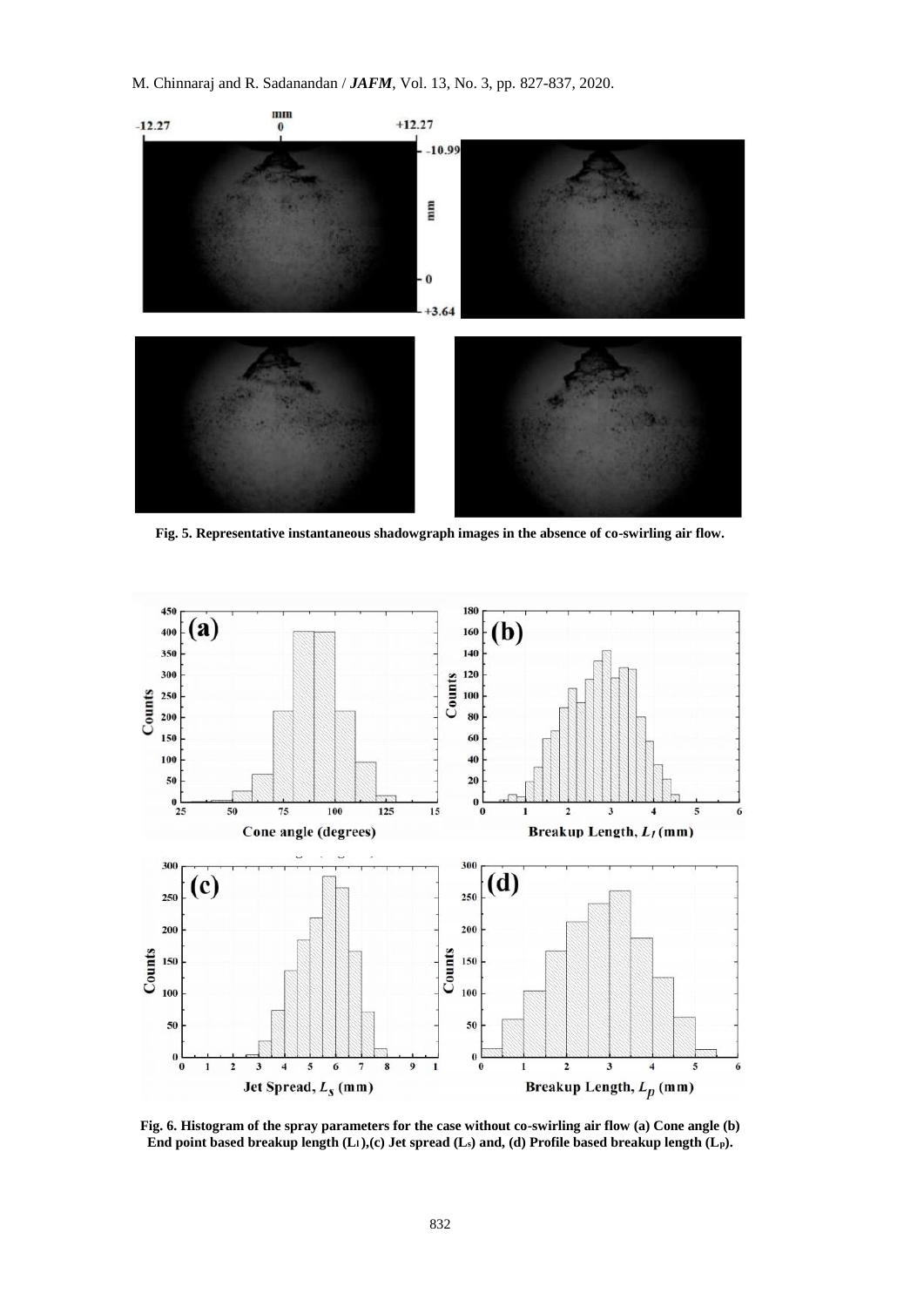to recirculate the droplets towards the centerline axis of the burner, because of the strong recirculation. Though it is not clearly visible in the shadowgraphy image, it was more evident from the PDPA measurements when comparing the time elapsed for measuring the 15000 droplet counts at various locations.



**Fig. 7. Time averaged axial velocity distribution for an air flow rate of 250 lpm in the absence of flow through the injector (unpublished data).**



**Fig. 8. Representative instantaneous shadowgraph image of the spray distribution in the presence of co-swirling air flow for MR = 36. When compared to the shadowgraph images shown in Fig. 5 the imaged area is 11 mm downstream from the injector exit.**

## **4.2 Droplet Velocity and SMD Measurements**

In the modeling of sprays in a combustion environment one of the most valuable parameter is the droplet velocity, as it provides information about the drag coefficients and trajectory angles. However, this is not straight forward to model in swirling flowfield due to the complex interaction between the droplets and the gas phases. So information about the spatial distribution of droplet velocity and diameter are valuable inputs for the modeling efforts.

## **4.2.1 Without Co-Swirling Airflow**

Figure 9(a) shows the radial variation of normalized mean axial velocities (v/vmax) of the droplets without any co-swirling airflow at different planes downstream of the burner exit. Each ensemble consists of 40000 realizations and only a few of the

downstream planes are shown for clarity. The mean axial velocities are observed to have a maximum value of 5.13 m/s and a minimum value of 0.68 m/s. At  $\alpha$  /D<sub>h</sub> = 0.83 downstream from the burner exit the maximum streamwise velocity vmax occurs at the axis then decreases to  $0.3v_{\text{max}}$  at the outer boundary of the spray. At each cross-sectional planes downstream, the droplets exhibit a maximum value of velocity closer to the axis of the injector spray and a minimum value of the velocity at the periphery of the spray. This is particularly interesting as in a hollow cone spray one would expect the velocities to be maximum at the spray boundary and relatively lower velocities at regions closer to the axis. One possible explanation is that due to infrastructural limitations the injector was not operated at the rated pressure of 7 bar, but was operated at an injection pressure of 6 bar for these investigations. So the spray formed is not completely of hollow cone nature, but rather close to of solid cone nature. However, this does not affect the research objectives as the goal here is to investigate the impact of swirling flow on the droplet characteristics, irrespective of whether the droplet is formed from a hollow cone or a solid cone injector. The decay of the droplet velocities with downstream distance due to mixing with the ambient air is also evident from the plots. On comparison between the left and right side of the mean axial velocities, a mild asymmetry in the velocity distributions is visible. It was found that there is a difference in maximum velocity of 0.64 m/s between the left and right sides of the spray and it resulted in a variation in the SMD's also, as will be seen in the following sections.





**Fig. 9. Normalized mean axial velocity (a) and SMD (b) distribution at different axial planes in the absence of co-swirling air flow.**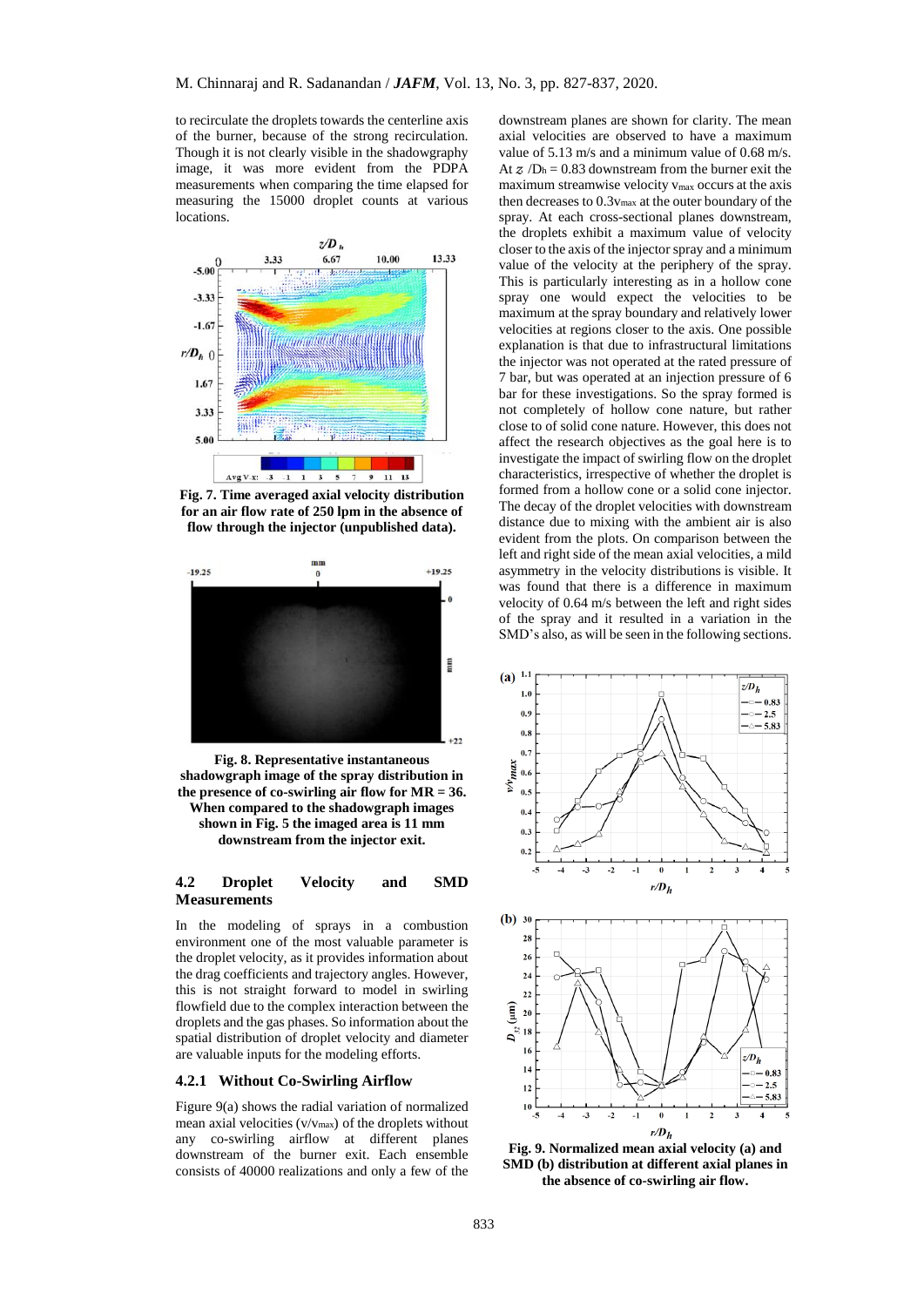

**Fig. 10. Radial variation of normalized mean axial velocities of the droplet with co-swirled airflow at different axial planes for (a) MR = 36, (b) MR = 59 and, (c) MR = 116. The arrows mark the inlet location of the annular swirling airflow.**

Figure 9(b) shows the radial variation of SMD without any co-swirled airflow at different planes downstream to the burner exit. The droplet SMD varies from a minimum of  $11.59 \mu$ m to a maximum of 29.71 µm. The bigger sized droplets are at the periphery of the spray and the smaller droplets are closer to the axis of the spray. This could be explained in conjunction with the velocity distribution. The high velocities seen closer to the axis lead to a faster disintegration of bigger droplets to smaller diameter droplets at these locations. Similarly, the relatively lower velocities at the periphery result in bigger droplet diameters. Also visible is the considerable asymmetry in the droplet SMD's. As mentioned before, this can be a direct effect of the asymmetry

seen in the droplet axial velocity distributions. Overall the spray is distributed in such a way that smaller droplets with higher axial velocities crowd near to the burner centerline, and are surrounded by a cloud of larger droplets with low mean axial velocities.

## **4.2.2 With Co-Swirling Airflow**

Figures 10(a)-(c) shows the radial distribution of mean axial velocities of the droplets in the presence of swirling flowfield. The droplet velocities at three downstream locations from the nozzle exit are plotted for three different  $MR = 36$ , 59 and 116. The three locations correspond to the bluffbody influenced region ( $z/Dh = 0.83$ ), region close to the transition region (  $z/D<sub>h</sub> = 2.5$ ) and the swirl influenced region ( $Z / D<sub>h</sub> = 5.83$ ). It is pretty clear that the droplet motion is now heavily influenced by the co-flowing air with the velocity pattern closely mimicking the flowfield witnessed in Fig. 7. A mild asymmetry between the left and right side of the image is also evident, arising from the asymmetry existing in the injector flow as seen before. The maximum velocity locations around r/D<sub>h</sub>  $\approx$  3 correspond to the high-velocity airflow inlet and farther away from the axis  $(r/D<sub>h</sub> > ± 3)$  the velocities decreases due to the mixing of the air jet with the atmosphere. The dip in the velocities close to the axis represents the reverse flow regions of the bluffbody and the swirl flow. Though the droplets close to the axis for  $z/D<sub>h</sub> = 0.83$  are located in the bluffbody recirculation regions in all the 3 cases it still maintains a positive axial velocity due to the high liquid jet velocity from the injector. How-ever as the droplet reaches the swirl influenced region  $(z/D<sub>h</sub> =$ 5.83) the jet velocity is decayed to such an extent that the droplet is carried by the swirling flowfield. This results in a negative velocity closer to the axis. Consequently the recirculating droplet will have higher diameters than those at  $z/D<sub>h</sub> = 0.83$  plane due to the longer residence time, as will be seen in the SMD distributions later on. The maximum and minimum droplet axial velocities recorded at different planes for increasing MR are reported in Table. 2. With increasing MR there is a corresponding increase in the minimum and maximum velocity of the droplet at all z/Dh. For all MR the droplets achieve maximum velocity in the transition region. And the droplets with the minimum (negative) velocities are in the swirl influenced region closer to the axis. The magnitudes of which increases with increasing MR in the air in-flow region and decreasing in the centerline region due to a strengthening of the reverse flow.

Figure 11 shows a comparison of the mean axial velocities along the centerline with and with-out the co-swirling airflow for the three MR's investigated. The influence of the swirling flow-field on the droplet velocity is unmistakable. With-out the swirling flow the droplet velocities decay with downstream distance as expected. In the presence of swirling flow the droplets exhibit a positive velocity up to approximately  $z/D<sub>h</sub> = 2.5$ , which is inside the bluffbody recirculation region. I.e., when compared to the 2D-PIV velocity distribution shown in Fig. 7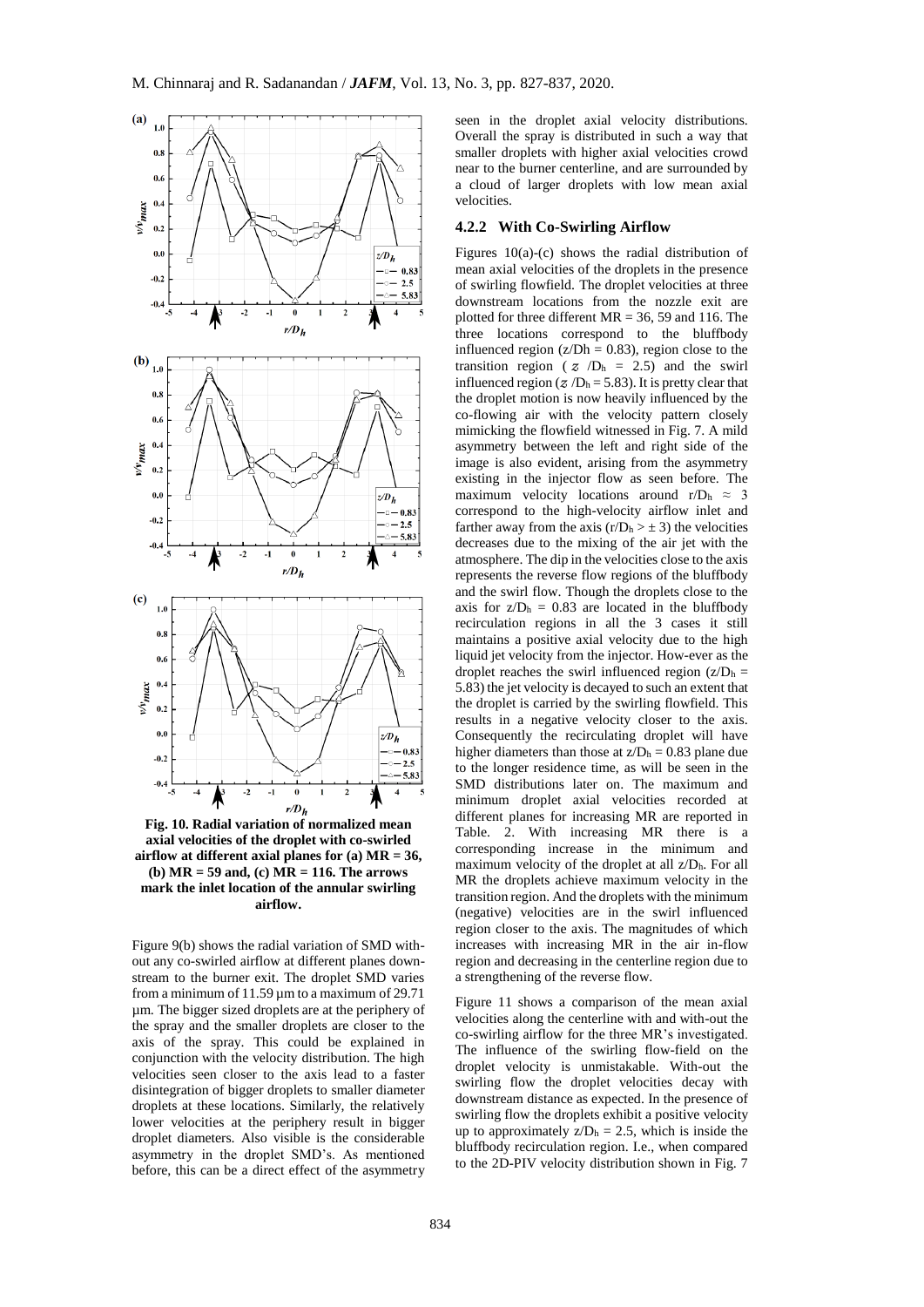## M. Chinnaraj and R. Sadanandan / *JAFM*, Vol. 13, No. 3, pp. 827-837, 2020.

|  | MR  | $Z/Dh=0.83$ |       | $Z/Dh=2.5$ |       | $Z/Dh=5.83$ |       |  |
|--|-----|-------------|-------|------------|-------|-------------|-------|--|
|  |     | Min         | Max   | Min        | Max   | Min         | Max   |  |
|  | 36  | $-0.28$     | 8.64  | 0.42       | 10.11 | $-3.22$     | 8.88  |  |
|  | 59  | $-0.28$     | 9.11  | 1.04       | 12.11 | $-3.74$     | 11.43 |  |
|  | 116 | $-0.82$     | 12.11 | 1.42       | 15.6  | $-5.95$     | 16.09 |  |

**Table 2 Mean Axial Velocity m/s**

|  | Table 3 SMD $(D_{32}) \mu m$ |  |
|--|------------------------------|--|
|  |                              |  |

| MR  | $Z/Dh=0.83$ |       | $Z/Dh=2.5$ |       | $Z/Dh=5.83$ |       |
|-----|-------------|-------|------------|-------|-------------|-------|
|     | Min         | Max   | Min        | Max   | Min         | Max   |
| 36  | 12.44       | 31.88 | 13.13      | 31.65 | 10.78       | 40.64 |
| 59  | 13.64       | 31.61 | 18.99      | 37.43 | 12.36       | 33.26 |
| 116 | 15.18       | 33.21 | 14.5       | 43.31 | 17.46       | 29.03 |

it is clear that droplets man-age to maintain a positive velocity in spite of the reverse flow existing in this region. As the injector spray velocity is more dominant than reverse flow velocities the droplets sustain a positive velocity. The high-velocity gradient also aids in the generation of droplets with smaller diameters in this region. This means that with increasing distance and a corresponding decrease in droplet velocity there will be an increase in the SMD. With in-creasing MR a small increase in the droplet velocity is visible, emphasizing the influence of convective flow velocity on the droplet velocity. The droplet flow reverses thereafter as it enters the recirculation zone of the swirl influenced region. Here,  $Z/D<sub>h</sub> = 2.5 - 3.3$  approximately represents the transition region between the bluffbody and swirl influenced regions. The droplet velocities pick up again as it approaches the boundary of the recirculation region of the swirl influenced region. Similar to the bluff-body influenced region, the droplet reverse flow is also seen to strengthen with increasing MR.



**Fig. 11. Comparison of mean axial velocity of droplets along the burner axis at different axial locations with and without co-swirled air flow for (a) MR = 36, (b) MR = 59 and, (c) MR = 116.**

The radial variation of droplet SMD in presence of co-swirled airflow for different MR's at different axial planes is shown in Fig 12. The corresponding minimum and maximum SMD values at various  $z$ /D<sup>h</sup> locations are listed in Table. 3. The droplets exhibit a minimum value of SMD at locations closer to the exit of the burner. Also, the minimum droplet size is seen on one side of the injector tip, the reasons for which is not clear at present. This could be a result of the relatively high-velocity gradient that exists locally between the liquid jet and the surrounding gas (the location is closer to the inlet of the swirling airflow) that resulted in the breaking up of the droplet into finer sizes. The unusual shape of the SMD distribution can be explained by comparing it with the 2D PIV image is shown in Fig 7. For a fixed  $z/D<sub>h</sub>$  the increase or decrease in SMD values more or less correlates with whether the droplet is in the high velocity region or the recirculation region respectively. Once the droplet enters a recirculation zone there is a high probability of droplet agglomeration as the residence times are longer, and thereby an increase in SMD. This is more evident in the Fig 13where the axial variation of SMD with and without the swirling flowfield is plotted. The presence of swirling flow in general lead to an increase in the SMD for all MR. The droplet SMD is greater in the swirl influenced recirculation zone than in the bluffbody region. The reasons for the abrupt peaks in the SMD plots (Fig 12(a),  $r/D_h = -2$ ,  $z/D_h =$ 2.5 for example) is not clear yet. It is suspected to be due to the droplets agglomerating and dripping from the edges of the bluffbody during the long operation of the injector.

In reactive flow environment droplet evaporation involves simultaneous heat and mass transfer process and the overall rate of droplet evaporation depends on the droplet diameter and the velocity relative to the surrounding gas. The rates of heat and mass transfer is affected by the drop Reynolds number, which will vary throughout the droplet life time. It is evident from the results above that the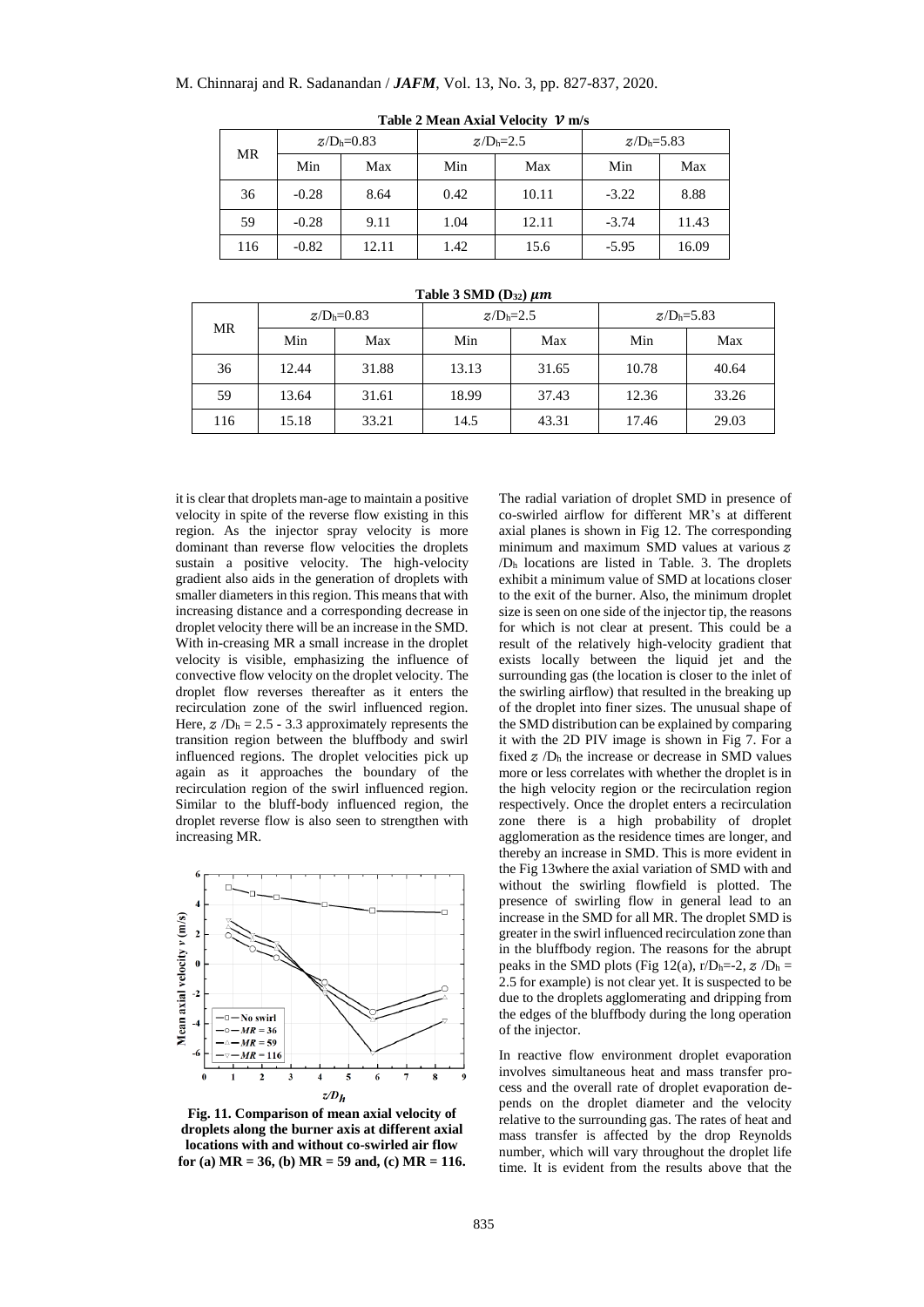swirling flowfield can alter the spray/droplet characteristics of an injector and thereby the heat and mass transfer characteristics. This will have severe implications on flame stabilization and combustion efficiency. In general the droplets that follows the swirling gas movement are prone to droplet agglomeration owing to the longer residence time. Whereas those that are capable of breaking away from the high centrifuging of swirl due to the high droplet velocities result in a relatively smaller diameter droplets. Fine atomization produces high surface to volume ratio in the liquid phase thereby promoting rapid evaporation and high combustion rates. The fine droplets are also necessary for the rapid evaporation and easy ignition of the flame kernel in the start-up of an engine. In the investigated burner the fine droplets in the bluffbody influenced region of hot gases evaporate rapidly and the hot chemically active combustion species will be transported towards the root of the flame, thereby improving its stability. Due to the centrifugal forces resulting from the swirling motion the coarse droplets will be separated from the smaller droplets and evaporate later at the swirl influenced regions. The presence of strong recirculation seen in this region, both in PIV and in droplet velocity distribution, for all MR implies that the combustion at these locations will be less dependent on SMD due to the presence of the hot recirculating gases. The results presented above show that in the design of the injectors for practical applications, the investigations in the presence of the swirling flow-field are mandatory as the droplet generation mechanisms will be hugely influenced by the surrounding flow field.





**Fig. 12. Radial variation of SMD of droplets from the commercial injector with co-swirled air flow at different planes downstream from the burner exit (a) MR = 36, (b) MR = 59 and, (c) MR = 116. The arrows mark the inlet location of the annular swirling airflow.**



**Fig. 13. Comparison of SMD of droplets at different axial locations along the burner axis with and without co-swirled air flow for (a) MR = 36, (b) MR = 59 and, (c) MR = 116.**

## **5. CONCLUSIONS**

An experimental investigation on the influence of swirling co-flow on the spray characteristics, droplet distribution, SMD and 1D velocity distribution under isothermal conditions is investigated in this study. Previous 2D-PIV measurements on the swirl flow generated in the investigated model burner has shown a convergent-divergent flowfield at the exit of the burner. The flowfield closer to the exit was influenced by the strong bluffbody effect creating the convergent field and farther down-stream in the diverging section the flow was influenced by the swirling effect. The injector mounted at the axis of the bluffbody produced spray characteristics typical of pressure swirl atomizer in the absence of swirling co-flow. However in the presence of swirling coflow, with varying air-liquid momentum flux ratios, the influence of the swirl flow was unmistakable. Though the droplets maintained a positive velocity closer to the bluffbody, the droplets are affected by the flow recirculation at downstream locations. The velocity profiles of the droplets more or less mimicked the 2D velocity distribution of the swirl flow. For all the investigated momentum flux ratios